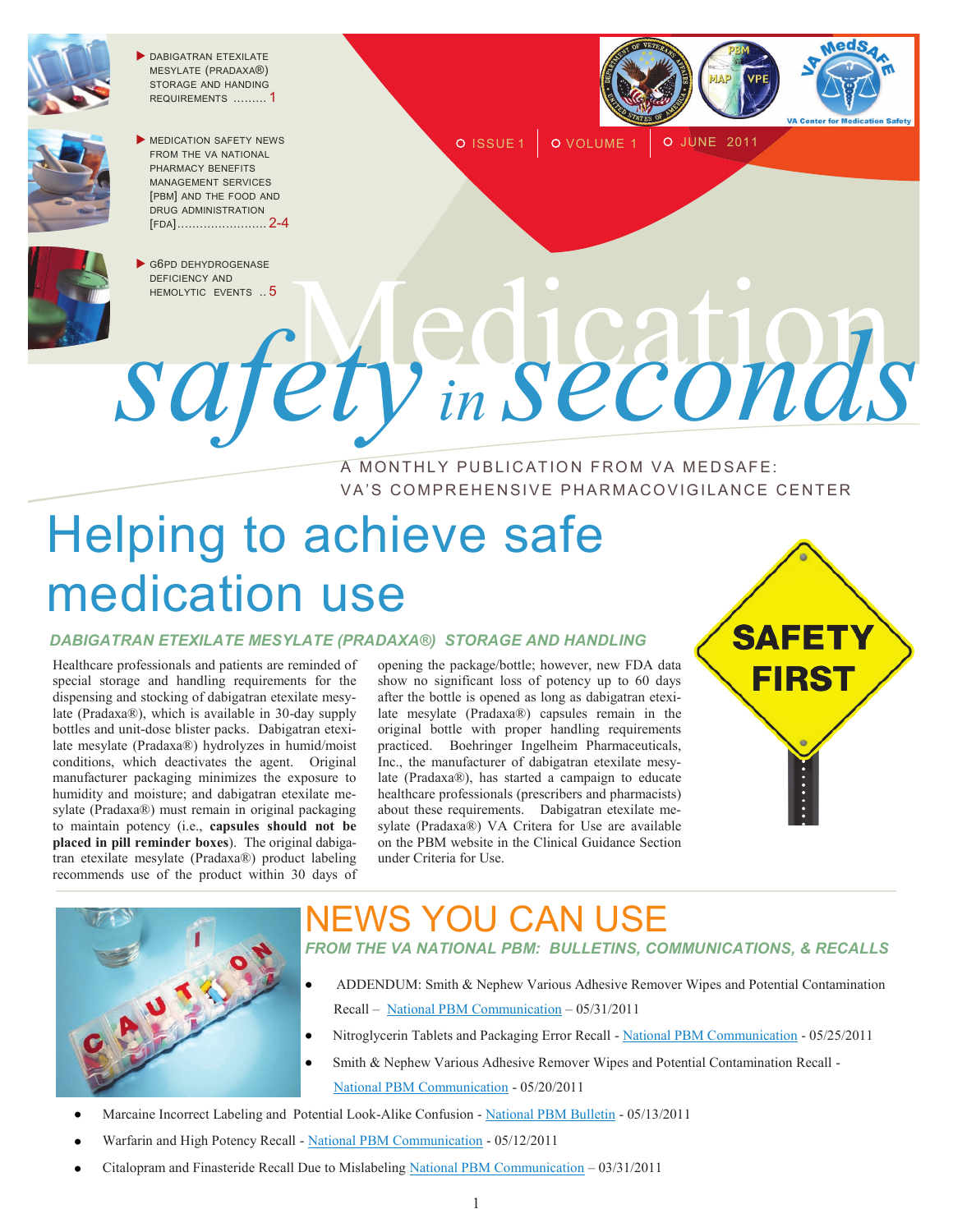# **IEWS YOU CAN USE**

#### *FROM THE VA NATIONAL PBM: BULLETINS, COMMUNICATIONS, & RECALLS*

#### *(continued from page 1)*

- Povidine® Iodine Prep Pads and Potential Microbial Contamination Recall [National PBM Communication](http://www.pbm.va.gov/vamedsafe/Povidine®%20Iodine%20Prep%20Pads%20and%20Potential%20Microbial%20Contamination_Recall_NATIONAL%20PBM%20COMMUNICATION_032911_FINAL.pdf) 03/29/2011
- Dexamethasone Sodium Phosphate Inj USP 4mg/ml and Particulate Formation Recall [National PBM Communication](http://www.pbm.va.gov/vamedsafe/Dexamethasone%20Sodium%20Phosphate%20Inj%20USP%204mg_ml_NATIONAL%20PBM%20COMMUNICATION_032311_FINAL.pdf) 03/23/2011  $\bullet$
- PPIs: Long-Term Use and Risk of Hypomagnesemia [National PBM Communication](http://www.pbm.va.gov/vamedsafe/PPIs%20and%20Hypomagnesemia_NATIONAL%20PBM%20COMMUNICATION_031111_FINAL.PDF) 03/11/2011
- Dicyclomine and Doxycycline Look-Alike Sound-Alike (LASA) Confusion [National PBM Bulletin](http://www.pbm.va.gov/vamedsafe/Dicyclomine%20and%20Doxycycline%20LASA%20Confusion_National%20PBM%20Bulletin_FINAL_031011.pdf) 03/10/2011  $\bullet$
- Maternal and Newborn Risks with Certain Medications Used During Pregnancy [National PBM Communication](http://www.pbm.va.gov/vamedsafe/Maternal%20and%20Newborn%20Risks%20with%20Certain%20Medications%20Used%20During%20Pregnancy_NATIONAL%20PBM%20COMMUNICATION_FINAL_030911.pdf) 03/09/2011  $\bullet$
- Albuterol Sulfate Inhalation Solution Recall- Packaging Error [National PBM Communication](http://www.pbm.va.gov/vamedsafe/Albuterol%20Sulfate%20Inhalation%20Solution%20Recall-%20Packaging%20Error_NATIONAL%20PBM%20COMMUNICATION_021111_FINAL.pdf) 02/11/2011
- Dronedaraone and Liver Injury [National PBM Communication](http://www.pbm.va.gov/vamedsafe/DRONEDARONE_LIVER%20INJURY_NATIONAL%20PBM%20COMMUNICATION_FINAL_012711.pdf) 01/27/2011  $\bullet$
- Triad Group Recall Sterile Lubricating Jelly and Alcohol Swabs [National PBM Communication](http://www.pbm.va.gov/vamedsafe/TRIAD%20GROUP%20RECALL_STERILE%20LUBRICATING%20JELLY%20_ALCOHOL%20SWABS_NATIONAL%20PBM%20COMMUNICATION_FINAL_012011.pdf) 01/20/2011

# NEWS YOU CAN USE

*FROM THE FOOD AND DRUG ADMINISTRATION (FDA)*

#### Drospirenone - [Safety Review of possible increased risk of blood clots with birth control pills containing drospirenone](http://www.fda.gov/Drugs/DrugSafety/ucm257164.htm)

#### 05/31/2011

Two new studies state up to three-fold greater risk of venous thromboembolic events (VTE, including DVTs and PEs) in women who take drospirenonecontaining oral contraceptives compared to levonorgestrel products. Previous studies had conflicting findings: two postmarketing studies did not reveal any difference in VTE risk between drospirenone-and levonorgestrel-containing agents or other progestins; however, two other publications showed up to two-fold higher VTE risk when women used drospirenone-containing contraceptives as opposed to levonorgestrel counterparts. FDA is currently reviewing all available information to assess the risk potential of VTE in women using oral contraceptives with drospirenone, including data from an additional FDA-sponsored study on hormonal contraceptives and associated thrombotic events, as well as risks, with results expected later this summer.

#### Rosiglitazone - [Updated Risk Evaluation and Mitigation Strategy \(REMS\) to Restrict Access to Rosiglitazone-containing Medicines including Avandia,](http://www.fda.gov/Drugs/DrugSafety/ucm255005.htm)  [Avandamet, and Avandaryl](http://www.fda.gov/Drugs/DrugSafety/ucm255005.htm)

#### 5/18/2011

New restrictions to the prescribing and use of rosiglitazone-containing medicines are based on data that suggested an elevated risk of heart attacks in patients treated with rosiglitazone and now includes a restricted access and distribution program which limits use to:

- Patients already receiving treatment with rosiglitazone-containing medicines; and  $\bullet$
- $\bullet$ Patients that have suboptimal control of blood sugar with other anti-diabetic medicines and refuse pioglitazone-containing medicines (Actos, Actoplus Met, Actoplus Met XR, or Duetact).

Patients and providers need to enroll in the Avandia-Rosiglitazone Medicines Access Program in order to receive their medicine by mail order through specially certified pharmacies participating in the program.

### Glass Syringe - [Connection problems involving certain needleless pre-filled glass syringes containing adenosine and amiodarone](http://www.fda.gov/Drugs/DrugSafety/ucm254215.htm)

#### 5/6/2011

FDA received fifty-seven reports involving adenosine and five reports related to amiodarone needleless pre-filled glass syringes malfunctioning upon connection of the syringe to the pin-activated needleless IV access systems. This may cause the pin in the access system to clog or break off in the syringe tip, resulting in: prevention of delivery of the medication; damage to the IV tubing and/or the needleless access system; and reestablishment of IV access. Cases indicated life-threatening outcomes from inadequate administration of the medication to patients in emergency situations. FDA recommends stocking crash carts, ambulances, and emergency rooms with vials or pre-filled plastic syringes of adenosine and amiodarone.

#### Tysabri - [Safety update on Progressive Multifocal Leukoencephalopathy \(PML\) associated with Tysabri \(natalizumab\)](http://www.fda.gov/Drugs/DrugSafety/ucm252045.htm)

04/22/2011

Product label updates include new information on PML incidence (102 cases of PML among 82,732 natalizumab [Tysabri] patients worldwide through February 28, 2011) and risk factors (greater risk in patients with past immunosuppressant use prior to receiving natalizumab [Tysabri], as well as in patients who have received more than 24 natalizumab [Tysabri] infusions).

#### LABA - [FDA requires post-market safety trials for Long-Acting Beta-Agonists \(LABAs\)](http://www.fda.gov/Drugs/DrugSafety/ucm251512.htm)

#### 04/15/2011

Five double-blind, controlled clinical trials that will further evaluate the safety of Long-Acting Beta-Agonists (LABAs) when used in combination with inhaled corticosteroids for the treatment of asthma will begin in 2011 and FDA expects to receive results in 2017.

#### TNF Blockers - [Safety Review update on reports of Hepatosplenic T-Cell Lymphoma in adolescents and young adults receiving tumor necrosis factor](http://www.fda.gov/Drugs/DrugSafety/ucm250913.htm)  [\(TNF\) blockers, azathioprine and/or mercaptopurine](http://www.fda.gov/Drugs/DrugSafety/ucm250913.htm)

#### 04/14/2011

Hepatosplenic T-Cell Lymphoma (HSTCL) continues to occur primarily in adolescents and young adults with Crohn's disease and ulcerative colitis receiving treatment with tumor necrosis factor (TNF) blockers, as well as with azathioprine, and/or mercaptopurine, alone or in combination with TNFs, as per reports to the FDA Adverse Event Reporting System (AERS), as well as in the literature and in the HSTCL Cancer Survivors' Network.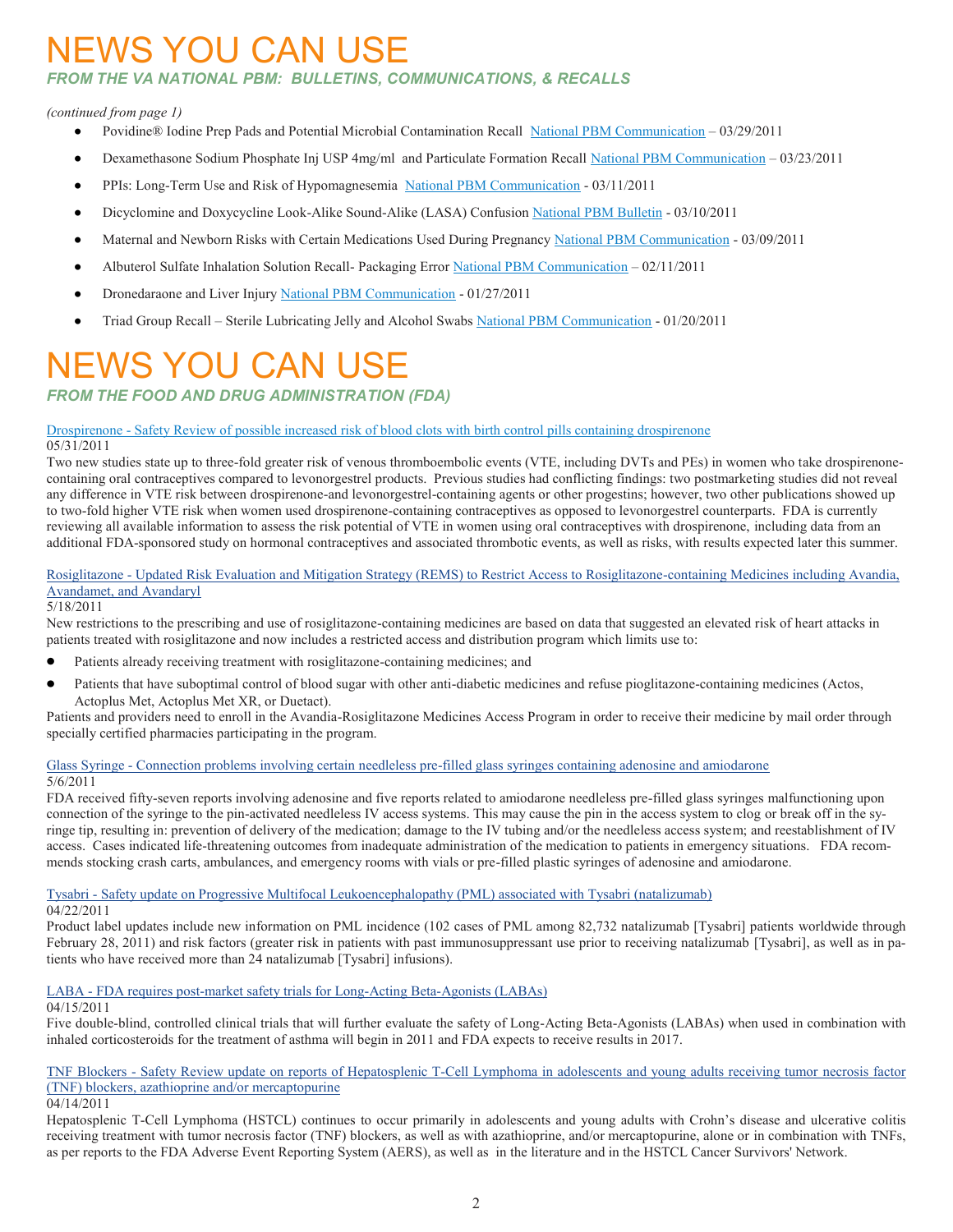## NEWS YOU CAN USE

#### *FROM THE FOOD AND DRUG ADMINISTRATION (FDA)*

#### *(continued from page 2)*

Olmesartan - [Safety Review Update of Benicar \(olmesartan\) and cardiovascular events](http://www.fda.gov/Drugs/DrugSafety/ucm251268.htm)

#### 04/14/2011

In June 2010, FDA reviewed two long-term clinical trials and found that patients with type 2 diabetes taking olmesartan (Benicar) for blood pressure control had a higher rate of cardiovascular-related death compared to patients taking a placebo. After further review of the two trials and the total clinical trial data on olmesartan (Benicar), FDA determined that the benefits of olmesartan (Benicar) outweigh its potential risks when used for the treatment of patients with high blood pressure.

Revlimid - [Ongoing safety review of Revlimid \(lenalidomide\) and possible increased risk of developing new malignancies](http://www.fda.gov/Drugs/DrugSafety/ucm250575.htm) 04/08/2011

Preliminary data from US and international controlled clinical trials of lenalidomide (Revlimid) show an increased incidence of some second primary malignancies, particularly acute myelogenous leukemia (AML) and B-cell lymphoma malignancies, when compared to controls after prolonged drug exposure. However, FDA does not recommend delaying, modifying, or restricting the use of lenalidomide (Revlimid) for patients being treated according to the FDA-approved indications while the agency continues its investigations.

#### Benzocaine sprays - [FDA continues to receive reports of serious and potentially fatal adverse effects with the use of benzocaine](http://www.fda.gov/Drugs/DrugSafety/ucm250040.htm) sprays for medical pro[cedures](http://www.fda.gov/Drugs/DrugSafety/ucm250040.htm)

#### 04/07/2011

FDA first announced the association of methemoglobinemia with the use of benzocaine sprays during medical procedures in a Public Health Advisory released in June 2006. FDA has since received of reports additional cases of methemoglobinemia (72), of which three resulted in death, associated with the use of benzocaine sprays.

Benzocaine gels and liquids - [Reports of serious and potentially fatal adverse effects with the use of over-the-counter \(OTC\) benzocaine gels and liquids](http://www.fda.gov/Drugs/DrugSafety/ucm250024.htm)  [applied to the gums or mouth](http://www.fda.gov/Drugs/DrugSafety/ucm250024.htm)

#### 04/07/2011

Over-the-counter (OTC) benzocaine preparations include gels and liquids (i.e., Anbesol, Hurricaine, Orajel, Baby Orajel, Orabase, and store brands), as well as lozenges and spray solutions. Methemoglobinemia occurred with all strengths of benzocaine gels and liquids, especially in children two years of age or younger treated for teething. Symptoms may include discoloration (blue, gray, or pale appearance) of skin, lips, and nail beds; shortness of breath; fatigue; confusion; headache; lightheadedness; and rapid heart rate.

#### [FDA Drug Safety Communication: Special storage and handling requirements must be followed for Pradaxa \(dabigatran etexilate mesylate\) capsules](http://www.fda.gov/Drugs/DrugSafety/ucm248746.htm) 03/29/2011

Dabigatran etexilate mesylate (Pradaxa®) product labelling recommends use of the product within 30 days of opening the package/bottle. FDA data show no significant loss of potency up to 60 days after the bottle is opened as long as dabigatran etexilate mesylate (Pradaxa®) capsules remain in the original bottle with proper handling requirements practiced.

#### PPI Update - [Possible inceased risk of fractures of the hip, wrist, and spine with the use of proton pump inhibitors](http://www.fda.gov/Drugs/DrugSafety/PostmarketDrugSafetyInformationforPatientsandProviders/ucm213206.htm)

 $\sqrt{03/24/2011}$ 

Data reviewed by the FDA shows minimal risk of fracture with short-term, low dose PPI use. Those at highest risk for fractures received high doses of prescription PPIs and/or use a PPI for a prolonged duration of one year or more.

#### Kaletra - [Serious health problems seen in premature babies given Kaletra \(lopinavir/ritonavir\) oral solution](http://www.fda.gov/Drugs/DrugSafety/ucm246002.htm)

#### 03/08/2011

Lopinavir/ritonavir (Kaletra) oral solution contains alcohol and propylene glycol, which can accumulate in a neonate due to suboptimal elimination of propylene glycol, leading to an increased risk of propylene glycol-associated adverse events. Data from FDA AERS revealed 10 post-marketing cases in neonates, with life-threatening events reported . Symptoms consisted of: cardiac toxicity (bradycardia, sinoatrial block, complete AV block, congestive cardiomyopathy, cardiac failure, and cardiogenic shock); an elevated lactate level; neuromuscular toxicity (hypotonia, an abnormal EEG, altered state of consciousness, somnolence, and asthenia); acute renal failure and an increased serum creatinine; hyperkalemia; respiratory complications (respiratory failure, pulmonary hemorrhage, neonatal respiratory arrest, dyspnea and wheezing); gastrointestinal adverse events (vomiting, abdominal distention, and ulcerative colitis), and failure to thrive. There was one death among the ten infants. FDA noted that the majority of these cases occurred outside the U.S.

Letairis - [Liver injury warning to be removed from Letairis \(ambrisentan\) tablets](http://www.fda.gov/Drugs/DrugSafety/ucm245852.htm)

#### 03/04/2011

New data reviewed by the FDA shows a low risk of hepatotoxicity with ambrisentan (Letairis), reflected in the revised label that removes this safety issue from the boxed warning. Product will still be prescribed and dispensed via the Letairis Education and Access Program (LEAP), and monthly monitoring of serum liver enzymes is no longer required for drug use and access.

#### Topamax - [Risk of oral clefts in children born to mothers taking Topamax \(topiramate\)](http://www.fda.gov/Drugs/DrugSafety/ucm245085.htm)

03/04/2011

Topiramate (Topamax) changed classifications from Pregnancy Category C to Pregnancy Category D due to new human data that show an increased risk for oral clefts in infants born to women treated with topiramate (Topamax and generic products) during pregnancy.

#### PPIs - [Low magnesium levels can be associated with long-term use of Proton Pump Inhibitor drugs \(PPIs\)](http://www.fda.gov/Drugs/DrugSafety/ucm245011.htm)

03/02/2011

FDA reviewed 38 reports from the Adverse Event Reporting System (AERS) and 23 cases from the medical literature (8 cases overlapped), but the available data are insufficient to quantify an incidence rate for hypomagnesemia with PPI therapy. Onset of hypomagnesemia occurred after at least 3 months to more than a year of therapy. Serious adverse events included tetany, seizures, tremors, carpo-pedal spasm, atrial fibrillation, supraventricular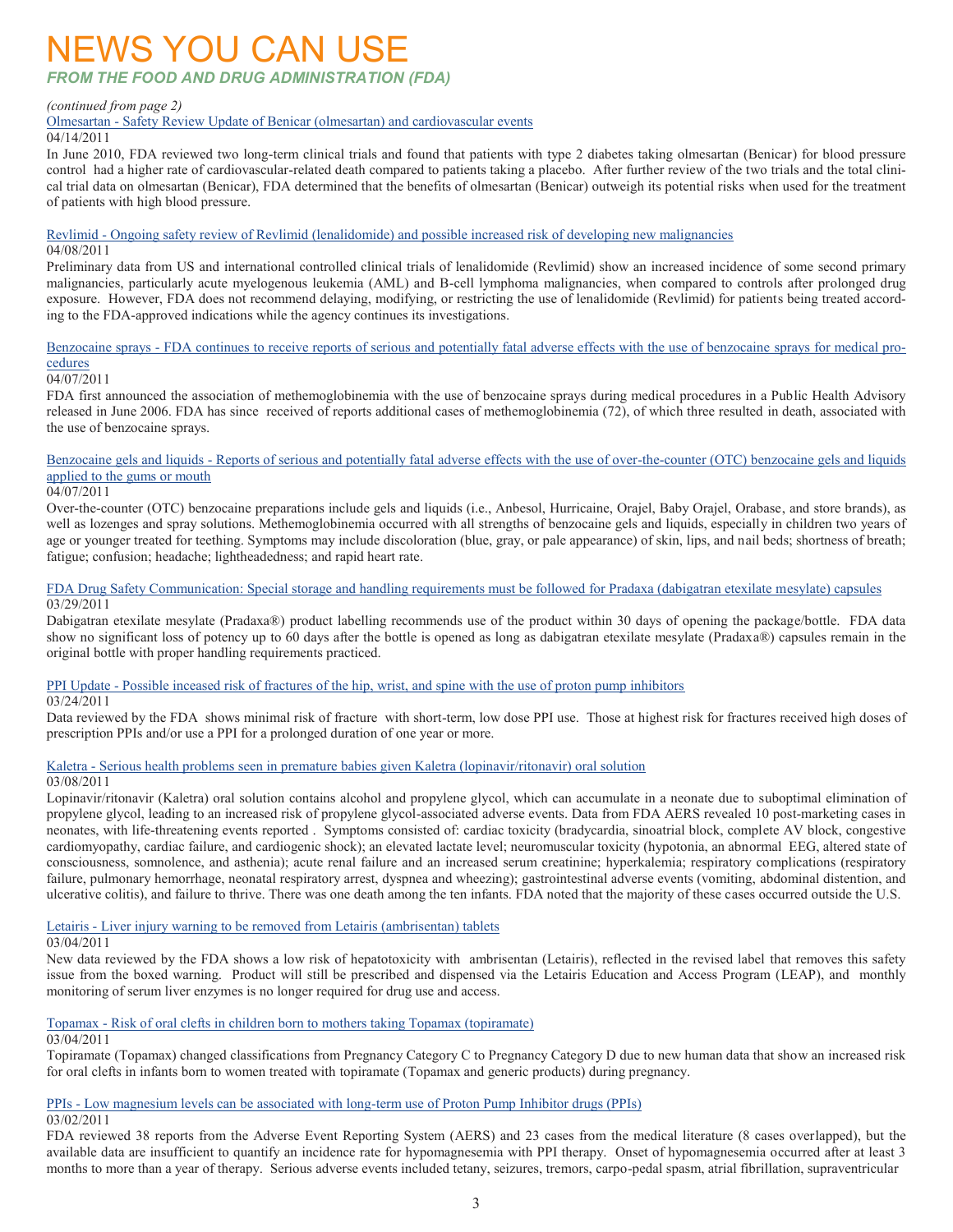### **MUES AND MUETS**



Medication Use Evaluation (MUE) is a performance improvement method that focuses on evaluating and improving medicationuse processes with the goal of improving patient outcomes.

VAMedSAFE has developed a Medication Use (MUET) to facilitate the MUE process. The goals of MUET are:

1) to provide VA medical centers across the country with secured lists of target patients that meet pre-set criteria for intervention, and

2) to enable these interventions to be "written back" into a "live" centralized database.

> Ongoing initiatives include: Amiodarone ESAs **Glyburide**

For facility-level MUET training within your network, please contact:

Muriel Burk, Pharm.D., at Muriel.Burk@va gov; Von Moore, Pharm.D., at Von. Moore@va.gov .

### NEWS YOU CAN USE *FROM THE FOOD AND DRUG ADMINISTRATION (FDA)*

#### *(continued from page 3)*

tachycardia, abnormal QT interval, and concomitant hypocalcemia in light of normal parathyroid hormone levels. The mechanism for hypomagnesemia with long term PPI use remains unclear, but could be related to altered intestinal absorption of magnesium. Treatment of hypomagnesemia may necessitate magnesium supplementation as well as discontinuation of the PPI.

#### Abacavir - [Safety Review update of Abacavir and possible increased risk of heart attack](http://www.fda.gov/Drugs/DrugSafety/ucm245164.htm)

#### 03/01/2011

A conflict in existing information shows an increased risk of heart attack (myocardial infarction or MI) with abacavir in several observational studies and one randomized controlled trial (RCT) while other RCTs and the safety database maintained by the drug manufacturer do not observe this outcome. FDA conducted a meta-analysis of 26 RCTs which did not show an increased risk of heart attack.

#### [Antipsychotic drug labels updated on use during pregnancy and risk of abnormal muscle movements and withdrawal](http://www.fda.gov/Drugs/DrugSafety/ucm243903.htm)  [symptoms in newborns](http://www.fda.gov/Drugs/DrugSafety/ucm243903.htm)

#### 02/22/2011

FDA updated the *Pregnancy* section of drug labels for the entire class of antipsychotic drugs with information about possible abnormal muscle movements (i.e., extrapyramidal signs or EPS) and withdrawal symptoms in newborns whose mothers received antipsychotic medications (Table 1) during the third trimester of pregnancy. 69 cases of neonatal EPS or withdrawal with all antipsychotic drugs were reported to FDA's Adverse Event Reporting System (AERS) database through October 29, 2008. Symptoms included: agitation, hypertonia, hypotonia, tremor, somnolence, respiratory distress and feeding disorder. Onset of symptoms occurred from birth to one month after birth. Severity of symptoms ranged from recovery within hours or days without specific treatment to prolonged hospitalization requiring intensive care unit support, with administration of phenobarbital and benzodiazepines to alleviate withdrawal symptoms.

#### Terbutaline - [New warnings against use of terbutaline to treat preterm labor](http://www.fda.gov/Drugs/DrugSafety/ucm243539.htm)

#### $\sqrt{02}/17/2011$

FDA is requiring the addition of a *Boxed Warning* and *Contraindication* to the terbutaline injection label, as well as the terbutaline oral tablet label, stating that:

- $\bullet$ *injectable terbutaline should not be used in pregnant women for prevention or prolonged treatment (beyond 48-72 hours) of preterm labor in either the hospital or outpatient setting because of the potential for serious maternal heart problems and death; and*
- *oral terbutaline should not be used for prevention or any treatment of preterm labor because it has not been shown to be effective and has similar safety concerns.*

#### Avandia - [Avandia \(rosiglitazone\) labels now contain updated information about cardiovascular risks and use in certain](http://www.fda.gov/Drugs/DrugSafety/ucm241411.htm)  [patients](http://www.fda.gov/Drugs/DrugSafety/ucm241411.htm)

#### 02/03/2011

In September 2010, FDA restricted the prescription and use of rosiglitazone (Avandia) due to cardiovascular risks (including heart attack). Revised product labels reserve the use of rosiglitazone and rosiglitazone-containing medications for patients: already being treated with these medicines; and/or whose blood sugar cannot be controlled with other antidiabetic medicines and who, after consulting with their healthcare professional, do not wish to use pioglitazonecontaining medicines (Actos, Actoplus Met, Actoplus Met XR, or Duetact). Approval and implementation of the Risk Evaluation and Mitigation Strategy (REMS) will limit the availability of rosiglitazone-containing medicines.

#### Multaq (dronedarone) - [Severe liver injury associated with the use of dronedarone \(marketed as Multaq\)](http://www.fda.gov/Drugs/DrugSafety/ucm240011.htm) 01/14/2011

In January 2011, FDA received case reports of liver injury and failure in patients treated with dronedarone. Two postmarketing reports of acute hepatic failure requiring transplantation have been documented. The Warnings and Precautions and Adverse Reactions sections of the product labeling for dronedarone are currently being revised to include information on the risk for potential liver injury. FDA recommends initial monitoring of liver function during the first 6 months of treatment and to discontinue therapy (with no rechallenge) if liver injury is suspected.

#### Acetaminophen - [Prescription Acetaminophen Products to be Limited to 325 mg Per Dosage Unit; Boxed Warning Will](http://www.fda.gov/Drugs/DrugSafety/ucm239821.htm)  [Highlight Potential for Severe Liver Failure](http://www.fda.gov/Drugs/DrugSafety/ucm239821.htm)

#### 01/13/2011

The FDA is limiting the maximum amount of acetaminophen in a prescription unit (tablet, capsule, etc.) to 325 mg in order to reduce the risk of liver injury or overdose associated with acetaminophen and/or acetaminophen-containing products. This will not affect the quantity of tablets or capsules prescribed per dose and/or the interval between doses.

#### Lantus - [Update to ongoing safety review of Lantus \(insulin glargine\) and possible risk of cancer](http://www.fda.gov/Drugs/DrugSafety/ucm239376.htm) 01/12/2011

In July 2009, FDA began to review four published observational studies, of which three implied an increased risk of cancer associated with the use of insulin glargine (Lantus). However, methodological limitations of these studies prevent a clear conclusion from being drawn regarding the risk of cancer with insulin glargine (Lantus). Three epidemiological studies conducted by the manufacturer will further evaluate cancer risk associated with the use of insulin glargine (Lantus) with results expected by the end of June 2011.